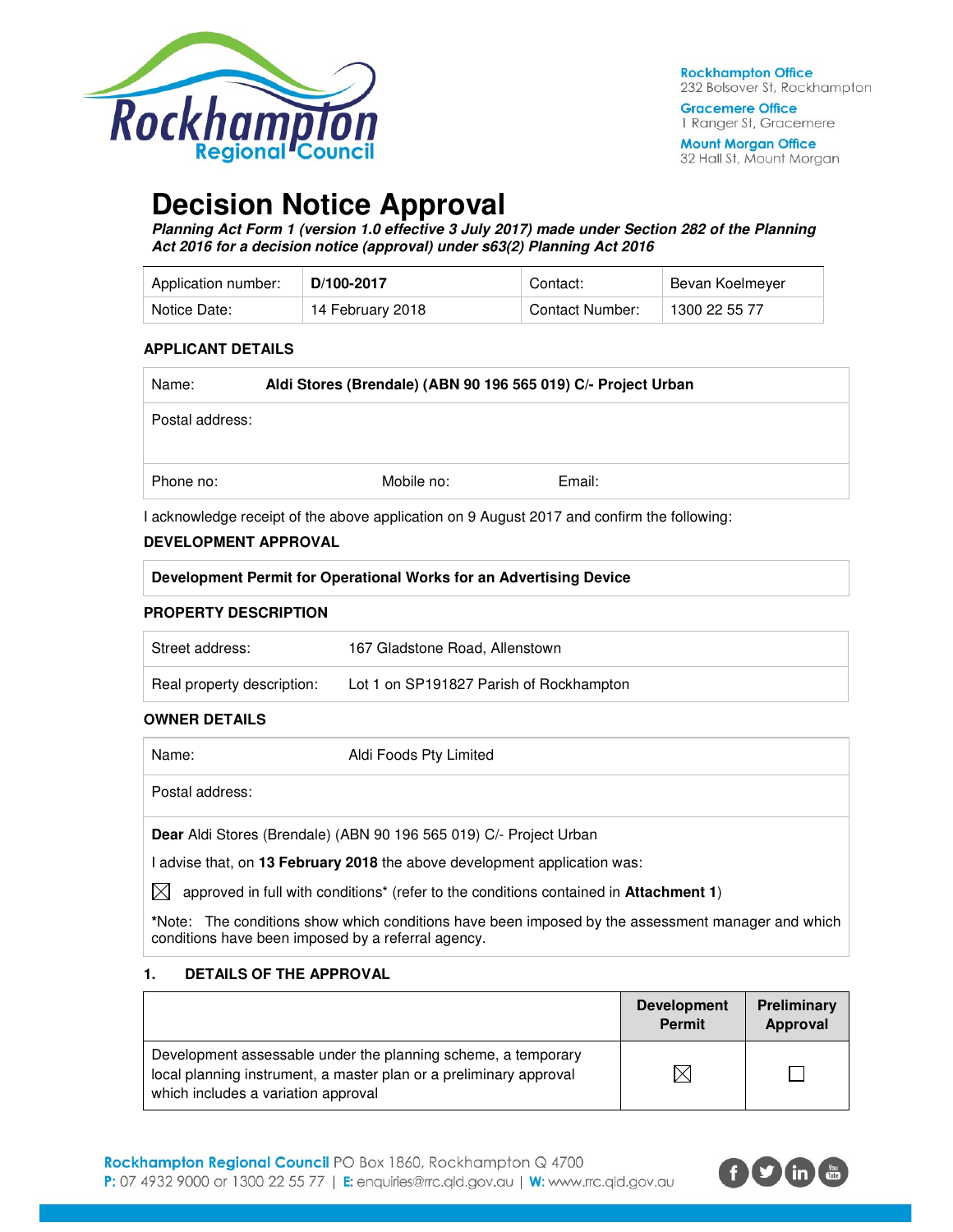## **2. CONDITIONS**

This approval is subject to the conditions in Attachment 1.

## **3. FURTHER DEVELOPMENT PERMITS REQUIRED**

Please be advised that the following development permits are required to be obtained before the development can be carried out:

| Type of development permit required | Subject of the required development permit |
|-------------------------------------|--------------------------------------------|
| Building Works                      |                                            |

## **4. REFERRAL AGENCIES NIL**

## **5. THE APPROVED PLANS**

#### **The approved development must be completed and maintained generally in accordance with the approved drawings and documents:**

| <b>Plan/Document Name</b>                   | <b>Prepared by</b>       | Date             | Reference No.            | Revision<br>/Issue |
|---------------------------------------------|--------------------------|------------------|--------------------------|--------------------|
| Proposed Signage Plans                      | Leffler Simes Architects | 25 July 2017     | QLD-G5-A1-080            | T1                 |
| Elevations Sheet 1                          | Leffler Simes Architects | 25 July 2017     | QLD-G5-A1-170            | T1                 |
| <b>Tower Signage Details</b>                | Leffler Simes Architects | 25 July 2017     | QLD-G5-A3-746            | Τ1                 |
| Large Sign & Type 4                         | Leffler Simes Architects | 25 July 2017     | QLD-G5-A3-851            | T1                 |
| Single Pole Sign-<br><b>General Details</b> | SignManager              | 8 September 2017 | $\overline{\phantom{a}}$ | A                  |

### **6. CURRENCY PERIOD FOR THE APPROVAL (S.85)**

The standard relevant periods stated in section 85 of Planning Act 20016 apply to each aspect of development in this approval, if not stated in the conditions of approval attached.

## **7. STATEMENT OF REASONS**

| Description of the<br>development                         | The proposed development is for an Operational Works for Advertising<br>Devices                                                                  |                                                                                                                                                                                 |  |  |  |
|-----------------------------------------------------------|--------------------------------------------------------------------------------------------------------------------------------------------------|---------------------------------------------------------------------------------------------------------------------------------------------------------------------------------|--|--|--|
| <b>Reasons for Decision</b>                               | The application generally complies with the assessment benchmarks and<br>where there are variations, sufficient justification has been provided. |                                                                                                                                                                                 |  |  |  |
| <b>Assessment</b><br><b>Benchmarks</b>                    | The proposed development was assessed against the following<br>assessment benchmarks:                                                            |                                                                                                                                                                                 |  |  |  |
|                                                           | Advertising Devices Code; and                                                                                                                    |                                                                                                                                                                                 |  |  |  |
|                                                           |                                                                                                                                                  | Flood Hazard Overlay Code.                                                                                                                                                      |  |  |  |
| <b>Compliance with</b><br>assessment<br><b>benchmarks</b> |                                                                                                                                                  | The development was assessed against all of the assessment benchmarks<br>listed above and complies with all of these with the exceptions listed below.                          |  |  |  |
|                                                           | <b>Assessment</b><br><b>Benchmark</b>                                                                                                            | Reasons for the approval despite non-<br>compliance with benchmark                                                                                                              |  |  |  |
|                                                           | <b>Advertising Devices</b><br>Code                                                                                                               | The proposed signs maintain visual amenity,<br>integrates with the proposed development on<br>the premises and is not anticipated to impact on<br>vehicle or pedestrian safety. |  |  |  |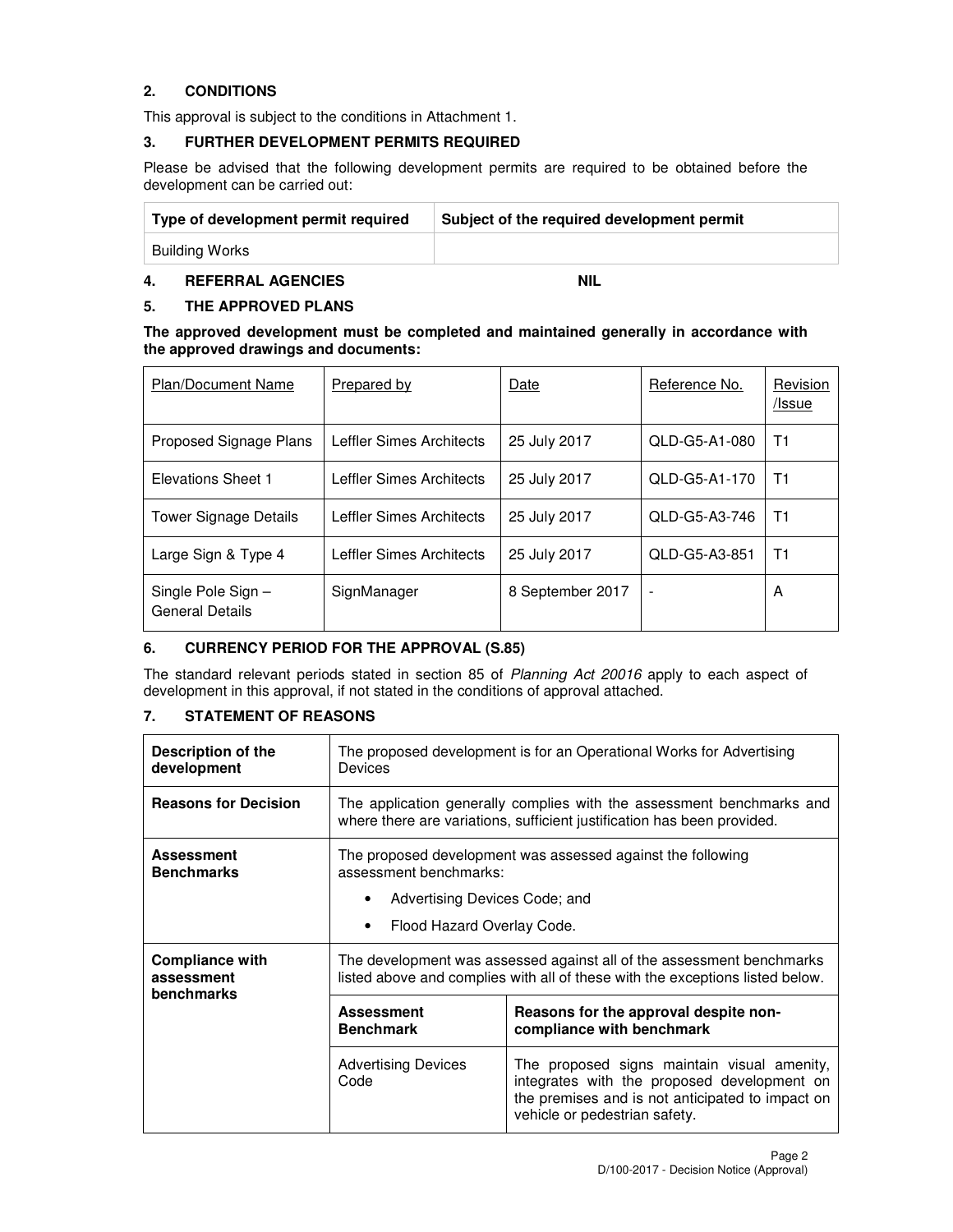| Flood Hazard Overlay<br>Code | The proposed signs are not anticipated to have<br>a detrimental impact on debris or a worsening<br>effect on flood impacts to people or property<br>both within and external to the site. |
|------------------------------|-------------------------------------------------------------------------------------------------------------------------------------------------------------------------------------------|
|------------------------------|-------------------------------------------------------------------------------------------------------------------------------------------------------------------------------------------|

#### **8. RIGHTS OF APPEAL**

The rights of an applicant to appeal to a tribunal or the Planning and Environment Court against a decision about a development application are set out in chapter 6, part 1 of the Planning Act 2016. For particular applications, there may also be a right to make an application for a declaration by a tribunal (see chapter 6, part 2 of the Planning Act 2016).

#### Appeal by an applicant

An applicant for a development application may appeal to the Planning and Environment Court against the following:

- the refusal of all or part of the development application
- a provision of the development approval
- the decision to give a preliminary approval when a development permit was applied for
- a deemed refusal of the development application.

An applicant may also have a right to appeal to the Development tribunal. For more information, see schedule 1 of the Planning Act 2016.

The timeframes for starting an appeal in the Planning and Environment Court are set out in section 229 of the Planning Act 2016.

**Attachment 2** is an extract from the Planning Act 2016 that sets down the applicant's appeal rights and the appeal rights of a submitter.

#### **9. WHEN THE DEVELOPMENT APPROVAL TAKES EFFECT**

This development approval takes effect:

- From the time the decision notice is given – if there is no submitter and the applicant does not appeal the decision to the court.

Or

When the submitter's appeal period ends  $-$  if there is a submitter and the applicant does not appeal the decision to the court.

Or

Subject to the decision of the court, when the appeal is finally decided  $-$  if an appeal is made to the court.

This approval will lapse unless substantially commenced within the above stated relevant periods (refer to sections 85 of Planning Act 2016 for further details).

### **10. ASSESSMENT MANAGER**

| Name: | <b>Philip Benfield</b>   | Signature: | Date: 14 February 2018 |  |
|-------|--------------------------|------------|------------------------|--|
|       | <b>OPERATIONAL WORKS</b> |            |                        |  |
|       | <b>ADMINISTRATOR</b>     |            |                        |  |

#### **Attachment 1 – Conditions of the approval**

**Part 1 – Conditions imposed by the assessment manager** [Note: where a condition is imposed about infrastructure under Chapter 4 of the Planning Act 2016, the relevant provision of the Act under which this condition was imposed must be specified.]

#### **Attachment 2—Extract on appeal rights**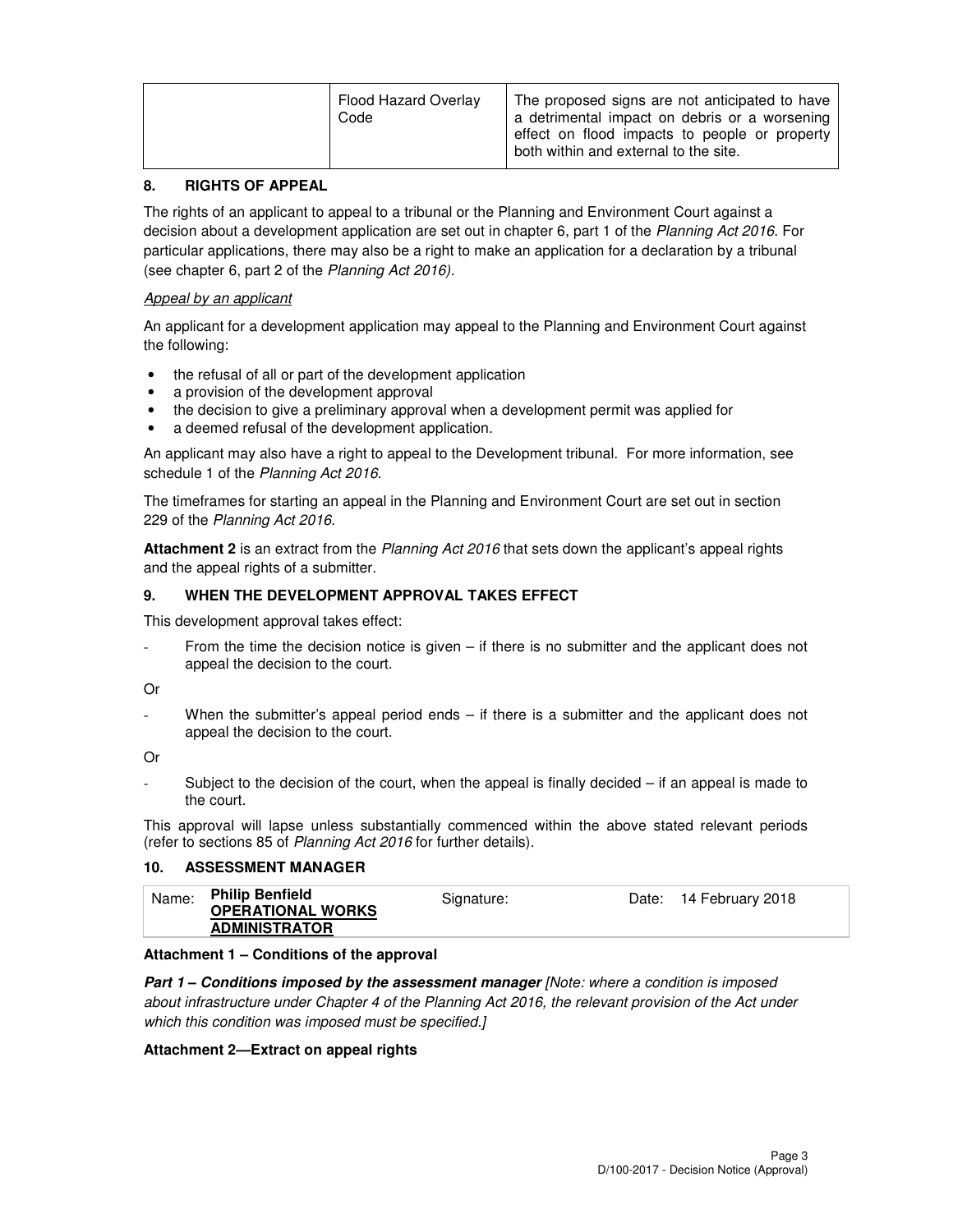

# **Attachment 1 – Part 1**

## **Rockhampton Regional Council Conditions**

PLANNING ACT 2016

## 1.0 ADMINISTRATION

- 1.1 The Developer and their employee, agent, contractor or invitee is responsible for ensuring compliance with the conditions of this development approval.
- 1.2 Where these Conditions refer to "Council" in relation to requiring Council to approve or to be satisfied as to any matter, or conferring on the Council a function, power or discretion, that role of the Council may be fulfilled in whole or in part by a delegate appointed for that purpose by the Council.
- 1.3 All conditions of this approval must be undertaken and completed to the satisfaction of Council, at no cost to Council.
- 1.4 The following further Development Permits must be obtained prior to the commencement of any works associated with their purposes:

1.4.1 Building Works.

1.5 All works must be undertaken in accordance with Queensland Development Code, Mandatory Part 1.4 "Building over or near relevant infrastructure."

## 2.0 APPROVED PLANS AND DOCUMENTS

2.1 The approved signage must be completed and maintained generally in accordance with the approved drawings and documents, except where amended by the conditions of this development approval.

| Plan/Document<br>Name                | <b>Prepared by</b>          | Date                | Reference No.  | Revision/<br><u>Issue</u> |
|--------------------------------------|-----------------------------|---------------------|----------------|---------------------------|
| Proposed Signage<br>Plans            | Leffler Simes<br>Architects | 25 July 2017        | QLD-G5-A1-080  | T1                        |
| Elevations Sheet 1                   | Leffler Simes<br>Architects | 25 July 2017        | QLD-G5-A1-170  | T1                        |
| <b>Tower Signage</b><br>Details      | Leffler Simes<br>Architects | 25 July 2017        | QLD-G5-A3-746  | T1                        |
| Large Sign & Type 4                  | Leffler Simes<br>Architects | 25 July 2017        | QLD-G5-A3-851  | T1                        |
| Single Pole Sign-<br>General Details | SignManager                 | 8 September<br>2017 | $\blacksquare$ | A                         |

2.2 A set of the above approved plans are returned to you as the Consultant. The Consultant is to supply one (1) Approved set to the contractor to be retained on site at all times during construction.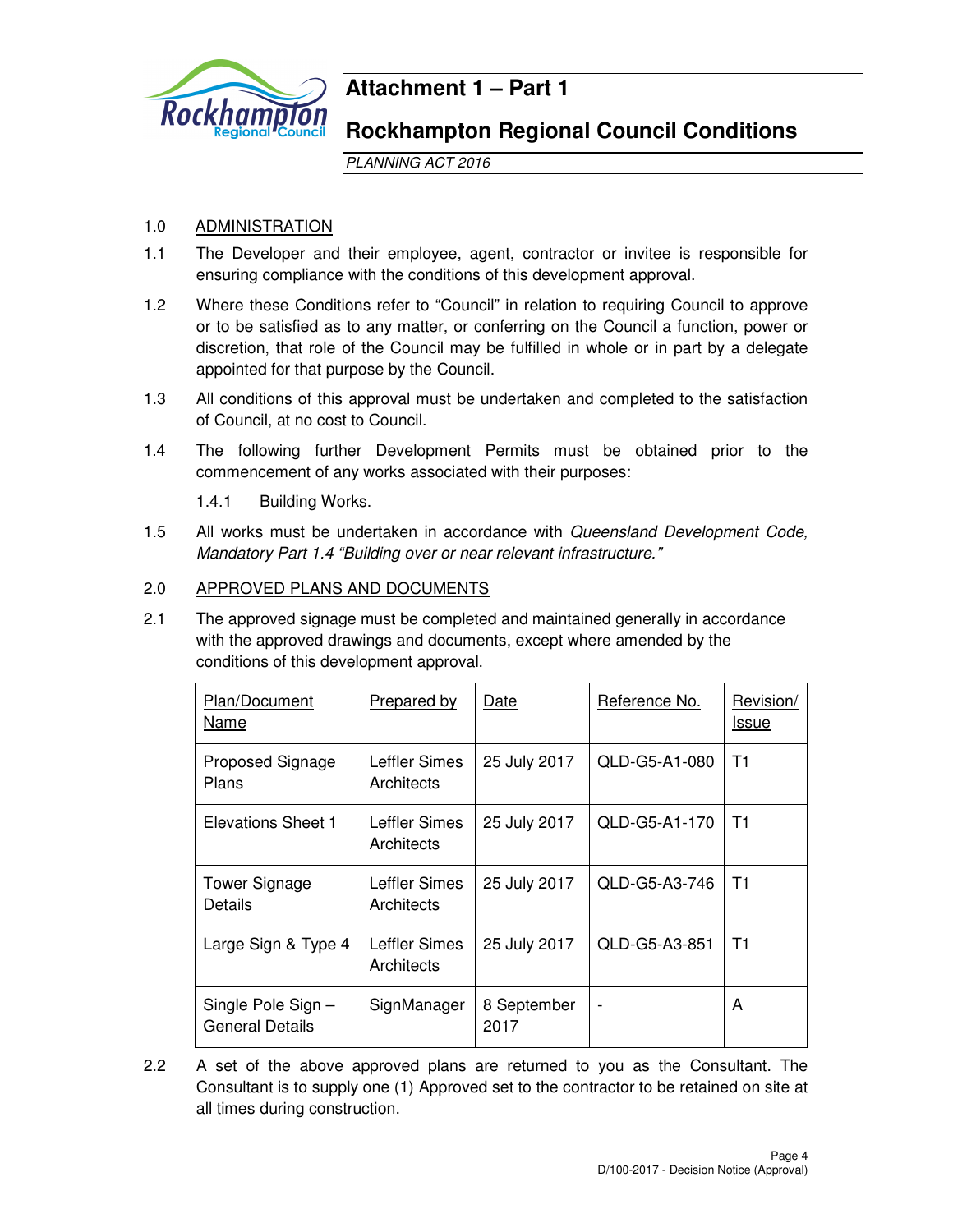- 2.3 Where there is any conflict between the conditions of this approval and the details shown on the approved plans and documents, the conditions of this development approval must prevail.
- 2.4 Where conditions require the above plans or documents to be amended, the revised document(s) must be submitted for approval by Council prior to the submission of an application for a Development Permit for Building Works.
- 2.5 Any proposed changes to the approved stamped plans during the works will be generally considered minor amendments and require Council's approval. The stamped amended plans and a covering letter will be forwarded to the applicant.
- 3.0 ILLUMINANCE AND LUMINANCE
- 3.1 Luminance levels of the Advertising Device must not exceed the applicable levels listed in Table 1 below.

|                                     |                  |                                                                                           | All Colours                                        |                                                 | Bailey's Sign<br>Nit Setting |              |
|-------------------------------------|------------------|-------------------------------------------------------------------------------------------|----------------------------------------------------|-------------------------------------------------|------------------------------|--------------|
| Ambient<br>Condition<br>Description | Dimming<br>Level | Advertising<br>Device<br>Illuminance<br>Vertical<br>Component<br>$(\mathsf{I}\mathsf{x})$ | Screen<br>Luminance<br>(Cd/m <sup>2</sup> )<br>Max | Screen<br>Luminance<br>(Cd/m <sup>2</sup> ) Min | Max<br>(nit)                 | Min<br>(nit) |
| Sunny Day                           | 5                | 40,000                                                                                    | 6,300                                              | 2,800                                           | 6,000                        | 2,800        |
| Cloudy Day                          | 4                | 4,000                                                                                     | 1,100                                              | 500                                             | 1,100                        | 500          |
| Twilight                            | 3                | 400                                                                                       | 480                                                | 260                                             | 480                          | 260          |
| Dusk                                | 2                | 40                                                                                        | 380                                                | 120                                             | 380                          | 120          |
| Night                               | 1                | < 4                                                                                       | 340                                                | 80                                              | 270                          | 80           |

## **Table 1: Luminance levels Advertising Device**

(otherwise known as lux (Ix)). Luminance refers to the intensity of light per unit area of Note: I/luminance refers to the intensity of light falling at a given place on a lighted surface when measured by a lux meter and expressed as luminous flux per unit area its source when measured by a luminance meter and expressed as candela per square metre  $(cd/m2)$ . It is often used to describe the perceived brightness of a light source.

3.2 Any lighting devices associated with the signage, such as sensory lighting, must be positioned on the site and shielded so as not to cause glare or other nuisance to nearby residents or motorists. Night lighting must be designed, constructed and operated in accordance with 'Australian Standard AS4282 – Control of the obtrusive effects of outdoor lighting' and 'Civil Aviation Safety Authority (CASA) Guidelines: Lighting in the vicinity of aerodromes: Advice to lighting designers'.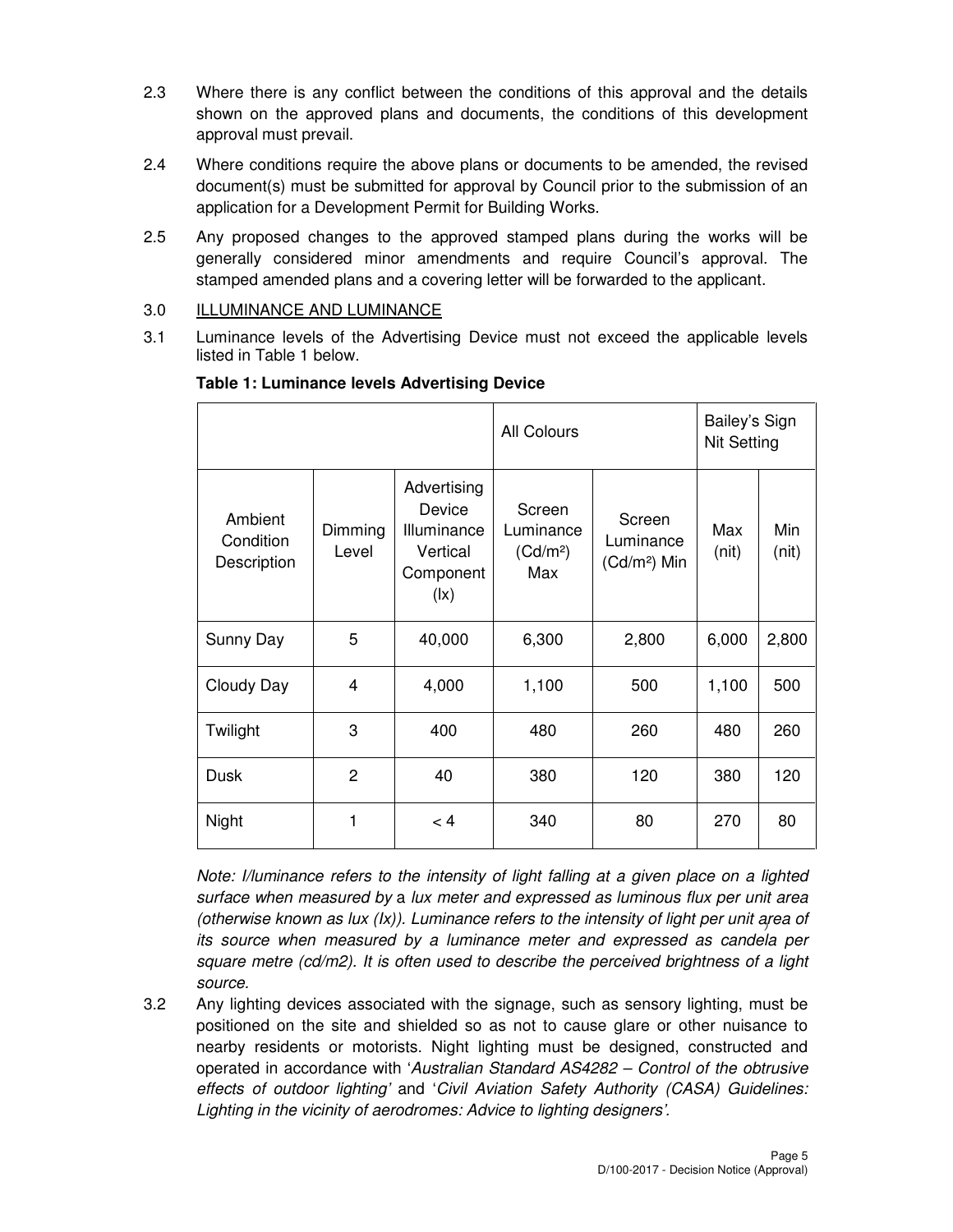## 4.0 OPERATING PROCEDURE

- 4.1 All signage must be maintained at all times on the premises by the owner of the premises to the same standard as it was when it was installed.
- 4.2 All signage must only display or advertise a matter associated with the primary purpose for which the premises are used, or the purpose stated in this approval.
- 4.3 All text and images displayed on the advertising devices:
	- 4.3.1 must be static and is not approved to include change displays, video or animation;
	- 4.3.2 must not display text, photographs or symbols depicting, mimicking or that could be reasonably interpreted as a traffic control device or include traffic instructions (for example 'stop');
	- 4.3.3 must not be capable of playing audio nor synchronised with any outdoor sound system utilised for advertising purposes or otherwise; and
	- 4.3.4 must not involve moving parts or flashing lights.

## 5.0 CONSTRUCTION PROCEDURES

- 5.1 Council reserves the right for uninterrupted access to the site at all times during construction.
- 5.2 All Construction work and other associated activities are permitted only between 0630 hours and 1800 hours Monday to Saturday. No work is permitted on Sundays or public holidays. All requirements of the Environmental Protection Act 1994 and Environmental Protection Regulation 2008 must be observed at all times.
- 5.3 Any proposed works within the vicinity (or zone of influence) of existing Council infrastructure will not be adversely affect the integrity of the infrastructure. Any restoration works required on existing Council infrastructure as a result of proposed works will be at developer's expense
- 5.4 All construction materials, waste, waste skips, machinery and contractors' vehicles must be located and stored or parked within the site.

## ADVISORY NOTES

## NOTE 1. Aboriginal Cultural Heritage

It is advised that under section 23 of the Aboriginal Cultural Heritage Act 2003, a person who carries out an activity must take all reasonable and practicable measures to ensure the activity does not harm Aboriginal cultural heritage (the "cultural heritage duty of care"). Maximum penalties for breaching the duty of care are listed in the Aboriginal cultural heritage legislation. The information on Aboriginal cultural heritage is available on the Department of Aboriginal and Torres Strait Islander and Partnerships website www.datsip.qld.gov.au.

### NOTE 2. General Environmental Duty

General environmental duty under the Environmental Protection Act 1994 prohibits unlawful environmental nuisance caused by noise, aerosols, particles, dust, ash, fumes, light, odour or smoke beyond the boundaries of the development site during all stages of the development including earthworks, construction and operation.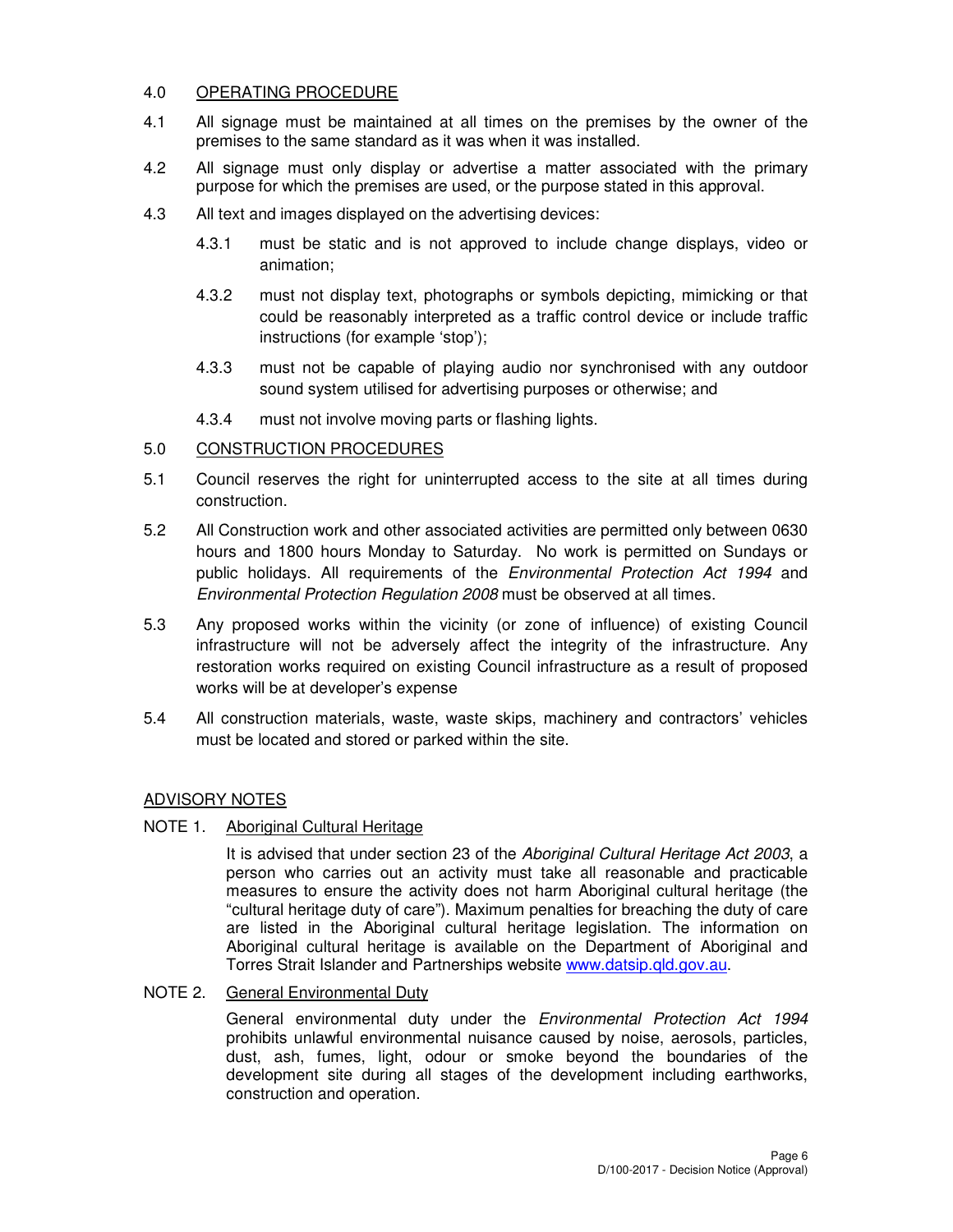## NOTE 3. General Safety Of Public During Construction

The Work Health and Safety Act 2011 and Manual of Uniform Traffic Control Devices must be complied with in carrying out any construction works, and to ensure safe traffic control and safe public access in respect of works being constructed on a road.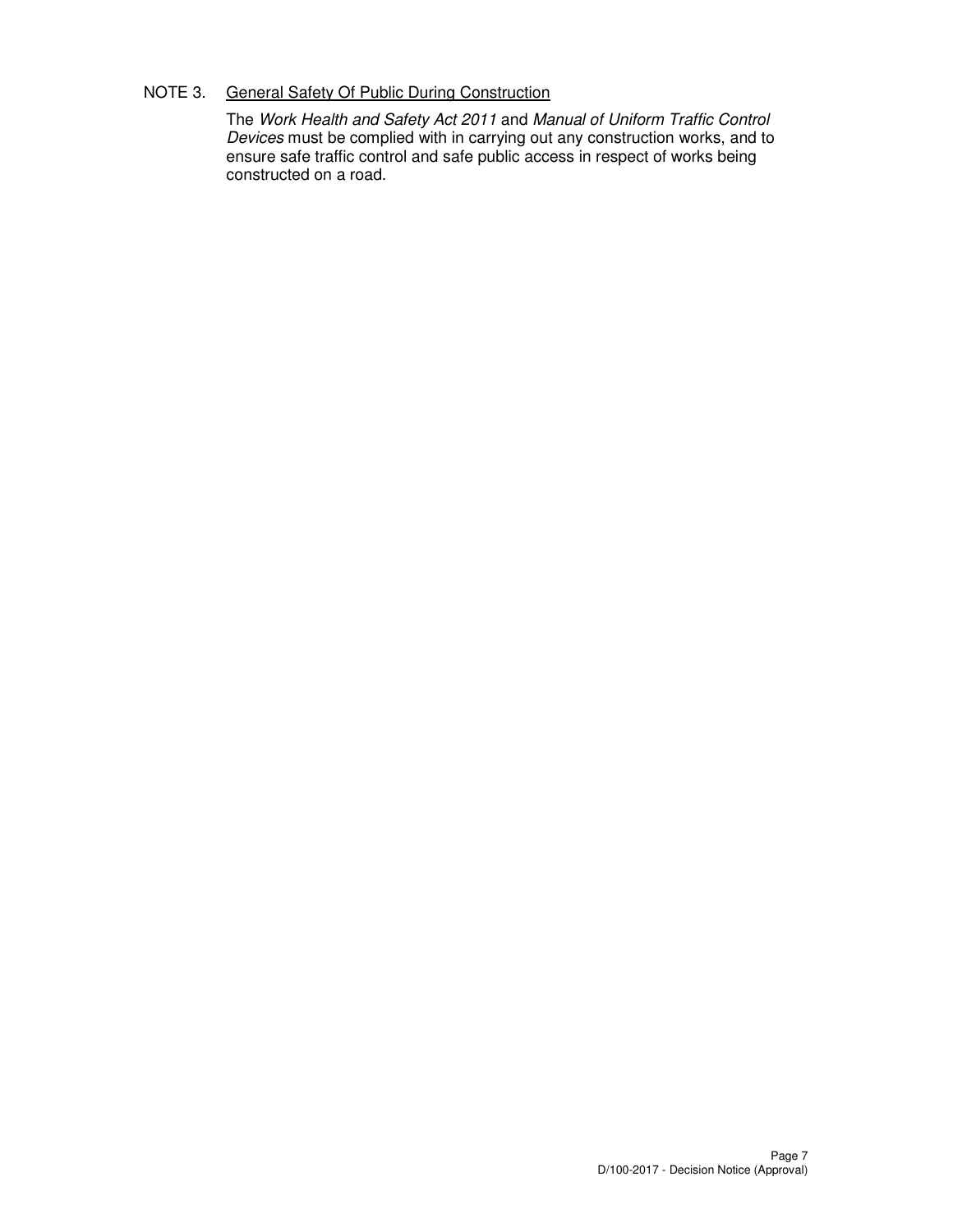

# **Attachment 2 - Appeal Rights**

PLANNING ACT 2016

The following is an extract from the Planning Act 2016 (Chapter 6)

#### **Appeal rights**

#### **229 Appeals to tribunal or P&E Court**

- (1) Schedule 1 states—
	- (a) matters that may be appealed to— (i) either a tribunal or the P&E Court; or (ii) only a tribunal; or
	- (iii) only the P&E Court; and
	- (b) the person—
		- (i) who may appeal a matter (the **appellant**); and (ii) who is a respondent in an appeal of the matter; and (iii) who is a co-respondent in an appeal of the matter;
		- and (iv) who may elect to be a co-respondent in an appeal of
	- the matter.
- (2) An appellant may start an appeal within the appeal period. (3) The **appeal period** is—
	- (a) for an appeal by a building advisory agency—10 business days after a decision notice for the decision is given to the agency or
	- (b) for an appeal against a deemed refusal—at any time after the deemed refusal happens; or
	- (c) for an appeal against a decision of the Minister, under chapter 7, part 4, to register premises or to renew the registration of premises—20 business days after a notice is published under section 269(3)(a) or (4); or
	- (d) for an appeal against an infrastructure charges notice— 20 business days after the infrastructure charges notice is given to the person; or
	- (e) for an appeal about a deemed approval of a development application for which a decision notice has not been given—30 business days after the applicant gives the deemed approval notice to the assessment manager; or
	- (f) for any other appeal—20 business days after a notice of the decision for the matter, including an enforcement notice, is given to the person.
	- Note—

See the P&E Court Act for the court's power to extend the appeal period.

- (4) Each respondent and co-respondent for an appeal may be heard in the appeal.
- (5) If an appeal is only about a referral agency's response, the assessment manager may apply to the tribunal or P&E Court to withdraw from the appeal.
- (6) To remove any doubt, it is declared that an appeal against an infrastructure charges notice must not be about—
	- (a) the adopted charge itself; or
	- (b) for a decision about an offset or refund—
		- (i) the establishment cost of trunk infrastructure identified in a LGIP; or
		- (ii) the cost of infrastructure decided using the method
	- included in the local government's charges resolution.

#### **230 Notice of appeal**

- (1) An appellant starts an appeal by lodging, with the registrar of the tribunal or P&E Court, a notice of appeal that— (a) is in the approved form; and
	- (b) succinctly states the grounds of the appeal.
- (2) The notice of appeal must be accompanied by the required fee.
- (3) The appellant or, for an appeal to a tribunal, the registrar must, within the service period, give a copy of the notice of appeal to—
- (a) the respondent for the appeal; and
- (b) each co-respondent for the appeal; and
- (c) for an appeal about a development application under schedule 1, table 1, item 1—each principal submitter for the development application; and
- (d) for an appeal about a change application under schedule 1, table 1, item 2—each principal submitter for the change application; and
- (e) each person who may elect to become a co-respondent for the appeal, other than an eligible submitter who is not a principal submitter in an appeal under paragraph (c) or (d); and
- (f) for an appeal to the P&E Court—the chief executive; and
- (g) for an appeal to a tribunal under another Act—any other
- person who the registrar considers appropriate.
- (4) The **service period** is—
	- (a) if a submitter or advice agency started the appeal in the P&E Court—2 business days after the appeal is started; or
- (b) otherwise—10 business days after the appeal is started. (5) A notice of appeal given to a person who may elect to be a
- co-respondent must state the effect of subsection (6) A person elects to be a co-respondent by filing a notice of
- election, in the approved form, within 10 business days after the notice of appeal is given to the person*.*
- **231 Other appeals**
- (1) Subject to this chapter, schedule 1 and the P&E Court Act, unless the Supreme Court decides a decision or other matter under this Act is affected by jurisdictional error, the decision or matter is non-appealable.
- (2) The Judicial Review Act 1991, part 5 applies to the decision or matter to the extent it is affected by jurisdictional error.
- (3) A person who, but for subsection (1) could have made an application under the Judicial Review Act 1991 in relation to the decision or matter, may apply under part 4 of that Act for a statement of reasons in relation to the decision or matter.
- (4) In this section— **decision** includes—
	- (a) conduct engaged in for the purpose of making a decision; and
	- (b) other conduct that relates to the making of a decision; and
	- (c) the making of a decision or the failure to make a decision; and
	- (d) a purported decision; and
	- (e) a deemed refusal.
- **non-appealable**, for a decision or matter, means the decision or matter—
	- (a) is final and conclusive; and
	- (b) may not be challenged, appealed against, reviewed, quashed, set aside or called into question in any other way under the Judicial Review Act 1991 or otherwise, whether by the Supreme Court, another court, a tribunal or another entity; and
	- (c) is not subject to any declaratory, injunctive or other order of the Supreme Court, another court, a tribunal or another entity on any ground.

#### **232 Rules of the P&E Court**

- (1) A person who is appealing to the P&E Court must comply with the rules of the court that apply to the appeal.
- (2) However, the P&E Court may hear and decide an appeal even if the person has not complied with rules of the P&E Court.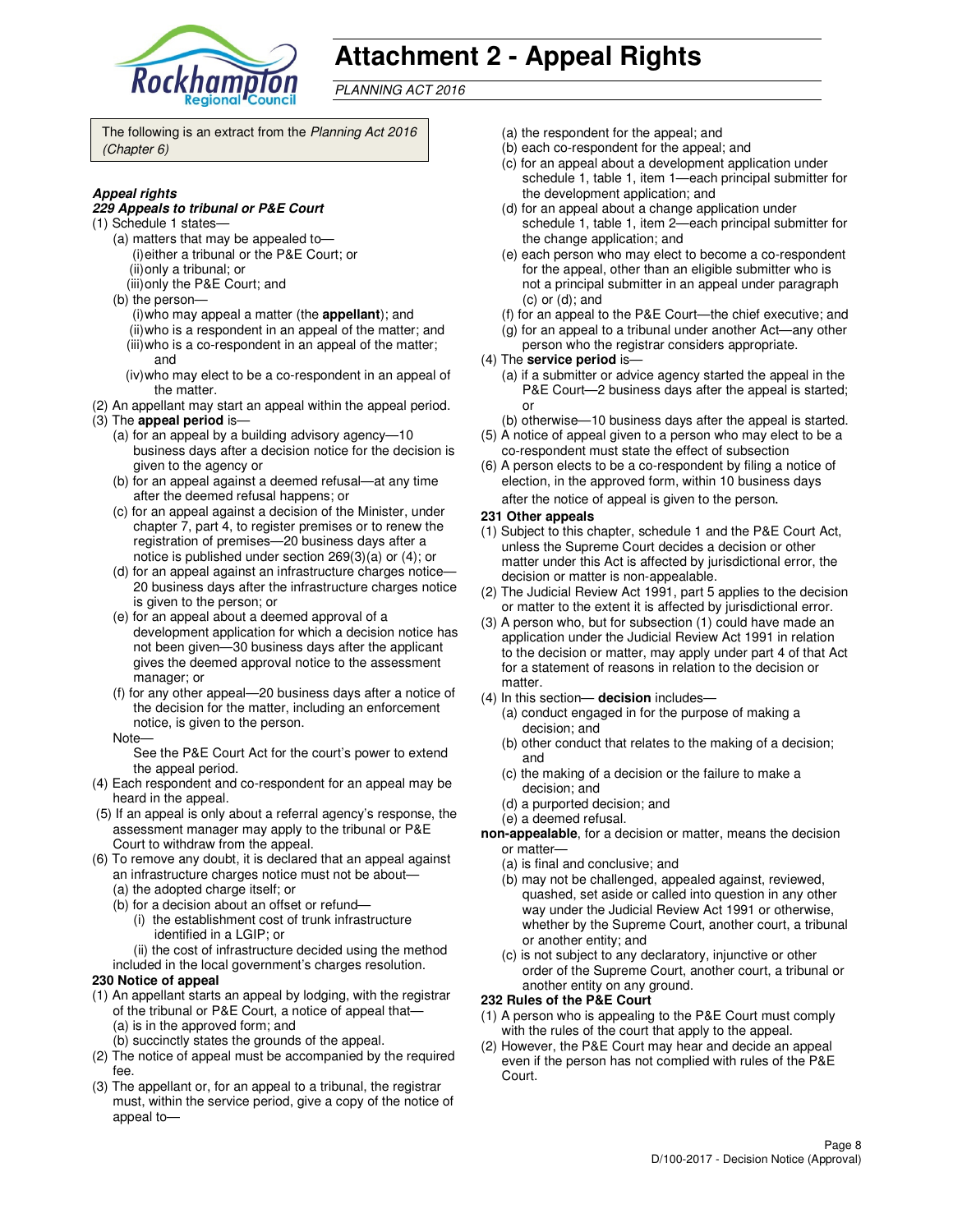

# **Appeal Rights**

PLANNING ACT 2016

#### **Schedule 1 Appeals section 229**

## **1 Appeal rights and parties to appeals**

- (1) Table 1 states the matters that may be appealed to—(a) the P&E court; or (b) a tribunal.
- (2) However, table 1 applies to a tribunal only if the matter involves—
	- (a) the refusal, or deemed refusal of a development application, for—
	- (i) a material change of use for a classified building; or
	- (ii) operational work associated with building work, a retaining wall, or a tennis court; or (b) a provision of a development approval for—
	- (i) a material change of use for a classified building; or
- (ii) operational work associated with building work, a retaining wall, or a tennis court; or
	- (c) if a development permit was applied for—the decision to give a preliminary approval for—
		- (i) a material change of use for a classified building; or
		- (ii) operational work associated with building work, a retaining wall, or a tennis court; or
	- (d) a development condition if—
		- (i) the development approval is only for a material change of use that involves the use of a building classified under the Building Code as a class 2 building; and
		- (ii) the building is, or is proposed to be, not more than 3 storeys; and
		- (iii) the proposed development is for not more than 60 sole-occupancy units; or
	- (e) a decision for, or a deemed refusal of, an extension application for a development approval that is only for a material change of use of a classified building; or
	- (f) a decision for, or a deemed refusal of, a change application for a development approval that is only for a material change of use of a classified building; or
	- (g) a matter under this Act, to the extent the matter relates to—
		- (i) the Building Act, other than a matter under that Act that may or must be decided by the Queensland Building and Construction Commission; or
		- (ii) the Plumbing and Drainage Act, part 4 or 5; or
	- (h) a decision to give an enforcement notice in relation to a matter under paragraphs (a) to (g); or
	- (i) a decision to give an infrastructure charges notice; or
	- (j) the refusal, or deemed refusal, of a conversion application; or
	- (k) a matter that, under another Act, may be appealed to the tribunal; or
	- (l) a matter prescribed by regulation.
- (3) Also, table 1 does not apply to a tribunal if the matter
- involves—
	- (a) for a matter in subsection  $(2)(a)$  to  $(d)$ 
		- (i) a development approval for which the development application required impact assessment; and
		- (ii) a development approval in relation to which the assessment manager received a properly made submission for the development application; or
	- (b) a provision of a development approval about the identification or inclusion, under a variation approval, of a matter for the development.
- (4) Table 2 states the matters that may be appealed only to the P&E Court.
- (5) Table 3 states the matters that may be appealed only to the tribunal.
- (6) In each table—
	- (a) column 1 states the appellant in the appeal; and
	- (b) column 2 states the respondent in the appeal; and
	- (c) column 3 states the co-respondent (if any) in the appeal; and
	- (d) column 4 states the co-respondents by election (if any) in the appeal.
- (7) If the chief executive receives a notice of appeal under section 230(3)(f), the chief executive may elect to be a corespondent in the appeal.

## **Table 1**

| Appeals to the P&E Court and, for certain matters, to a tribunal<br>1. Development applications<br>An appeal may be made against—<br>(a) the refusal of all or part of the development application; or<br>(b) the deemed refusal of the development application; or<br>(c) a provision of the development approval; or<br>(d) if a development permit was applied for—the decision to give a preliminary approval. |                           |                                         |                                                       |  |
|--------------------------------------------------------------------------------------------------------------------------------------------------------------------------------------------------------------------------------------------------------------------------------------------------------------------------------------------------------------------------------------------------------------------|---------------------------|-----------------------------------------|-------------------------------------------------------|--|
|                                                                                                                                                                                                                                                                                                                                                                                                                    |                           |                                         |                                                       |  |
| Appellant                                                                                                                                                                                                                                                                                                                                                                                                          | Respondent                | Co-respondent                           | Co-respondent by election                             |  |
|                                                                                                                                                                                                                                                                                                                                                                                                                    |                           | $($ if any $)$                          | $($ if any $)$                                        |  |
| The applicant                                                                                                                                                                                                                                                                                                                                                                                                      | The assessment<br>manager | If the appeal is about<br>a concurrence | 1 A concurrence agency that is<br>not a co-respondent |  |

agency's referral

2 If a chosen Assessment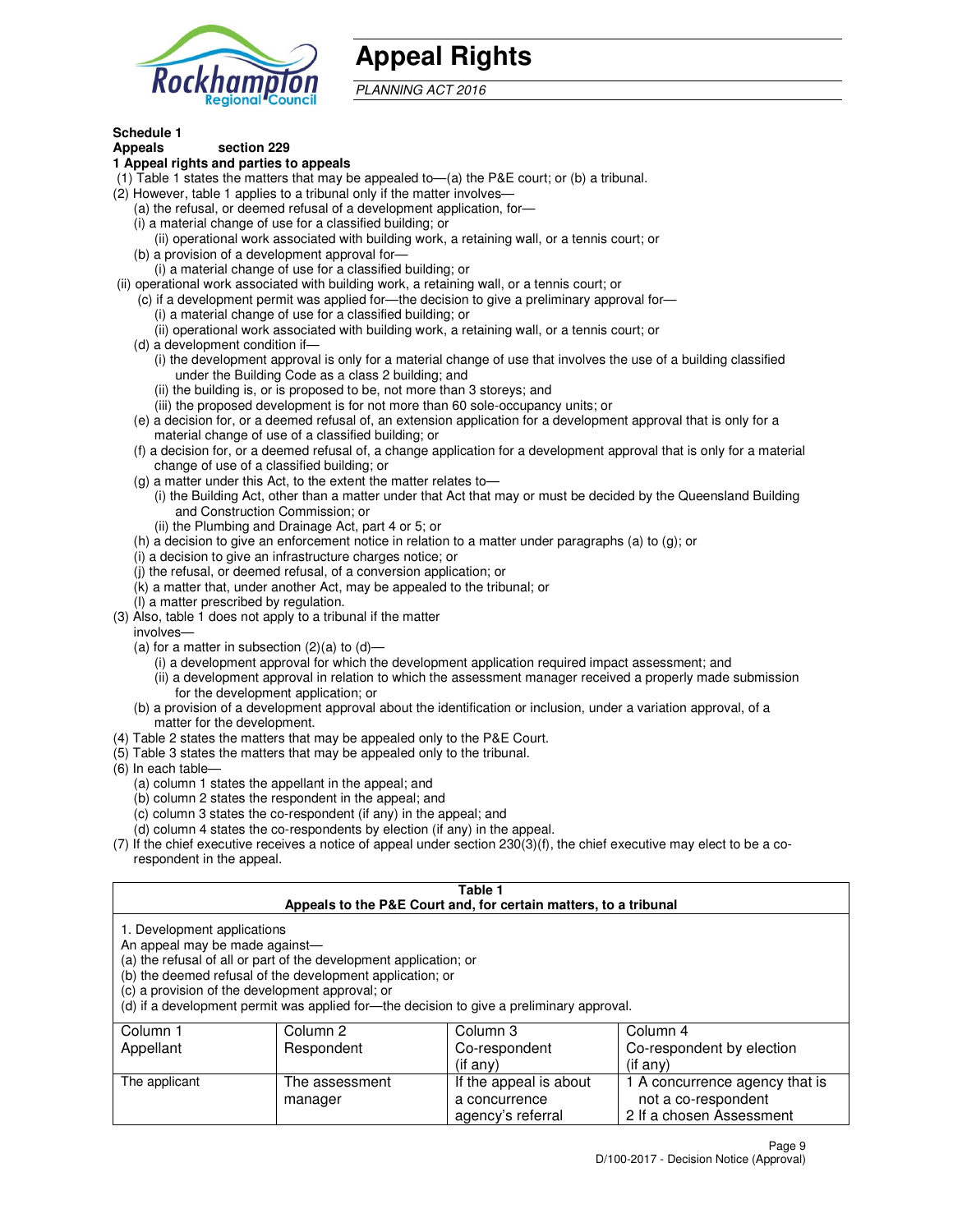| Table 1<br>Appeals to the P&E Court and, for certain matters, to a tribunal                                                                                                                          |                                                                                                                                                                                                                               |                                                                                                                                                                                                                                                                                 |                                                                                                                                                                                                                                                                                                                                                 |  |
|------------------------------------------------------------------------------------------------------------------------------------------------------------------------------------------------------|-------------------------------------------------------------------------------------------------------------------------------------------------------------------------------------------------------------------------------|---------------------------------------------------------------------------------------------------------------------------------------------------------------------------------------------------------------------------------------------------------------------------------|-------------------------------------------------------------------------------------------------------------------------------------------------------------------------------------------------------------------------------------------------------------------------------------------------------------------------------------------------|--|
|                                                                                                                                                                                                      |                                                                                                                                                                                                                               | response-the<br>concurrence agency                                                                                                                                                                                                                                              | manager is the respondent-<br>the prescribed assessment<br>manager<br>3 Any eligible advice agency for<br>the application<br>4 Any eligible submitter for the<br>application                                                                                                                                                                    |  |
| 2. Change applications<br>An appeal may be made against-<br>(b) a deemed refusal of a change application.                                                                                            |                                                                                                                                                                                                                               |                                                                                                                                                                                                                                                                                 | (a) a responsible entity's decision for a change application, other than a decision made by the P&E court; or                                                                                                                                                                                                                                   |  |
| Column 1<br>Appellant                                                                                                                                                                                | Column <sub>2</sub><br>Respondent                                                                                                                                                                                             | Column 3<br>Co-respondent<br>(if any)                                                                                                                                                                                                                                           | Column 4<br>Co-respondent by election<br>(if any)                                                                                                                                                                                                                                                                                               |  |
| 1 The applicant<br>2 If the responsible<br>entity is the<br>assessment<br>manager-an<br>affected entity that<br>gave a pre-request<br>notice or response<br>notice                                   | The responsible<br>entity                                                                                                                                                                                                     | If an affected entity<br>starts the appeal-the<br>applicant                                                                                                                                                                                                                     | 1 A concurrence agency for the<br>development application<br>2 If a chosen assessment<br>manager is the respondent-<br>the prescribed assessment<br>manager<br>3 A private certifier for the<br>development application<br>4 Any eligible advice agency for<br>the change application<br>5 Any eligible submitter for the<br>change application |  |
| 3. Extension applications<br>An appeal may be made against-<br>Column 1<br>Appellant                                                                                                                 | (a) the assessment manager's decision about an extension application; or<br>(b) a deemed refusal of an extension application.<br>Column <sub>2</sub><br>Respondent                                                            | Column 3<br>Co-respondent                                                                                                                                                                                                                                                       | Column 4<br>Co-respondent by election                                                                                                                                                                                                                                                                                                           |  |
| 1 The applicant<br>1<br>2 For a matter other<br>than a deemed<br>refusal of an<br>extension<br>application $-$ a<br>concurrence<br>agency, other than<br>the chief executive,<br>for the application | The assessment<br>manager                                                                                                                                                                                                     | (if any)<br>If a concurrence<br>agency starts the<br>appeal - the applicant                                                                                                                                                                                                     | (if any)<br>If a chosen assessment<br>manager is the respondent $-$ the<br>prescribed assessment manager                                                                                                                                                                                                                                        |  |
| 4. Infrastructure charges notices<br>a) The notice involved an error relating to $-$<br>(i)<br>An offset or refund; or<br>(ii)<br>imposed the amount.                                                | (i) The application of the relevant adopted charge; or<br>Examples of errors in applying an adopted charge -<br>The working out of extra demands, for section 120; or<br>b) The was no decision about an offset or refund; or | The incorrect application of gross floor area for a non-residential development<br>Applying an incorrect 'use category', under a regulation, to the development<br>c) If the infrastructure charges notice states a refund will be given - the timing for giving the refund; or | An appeal may be made against an infrastructure charges notice on 1 or more of the following grounds<br>d) The amount of the charge is so unreasonable that no reasonable relevant local government could have                                                                                                                                  |  |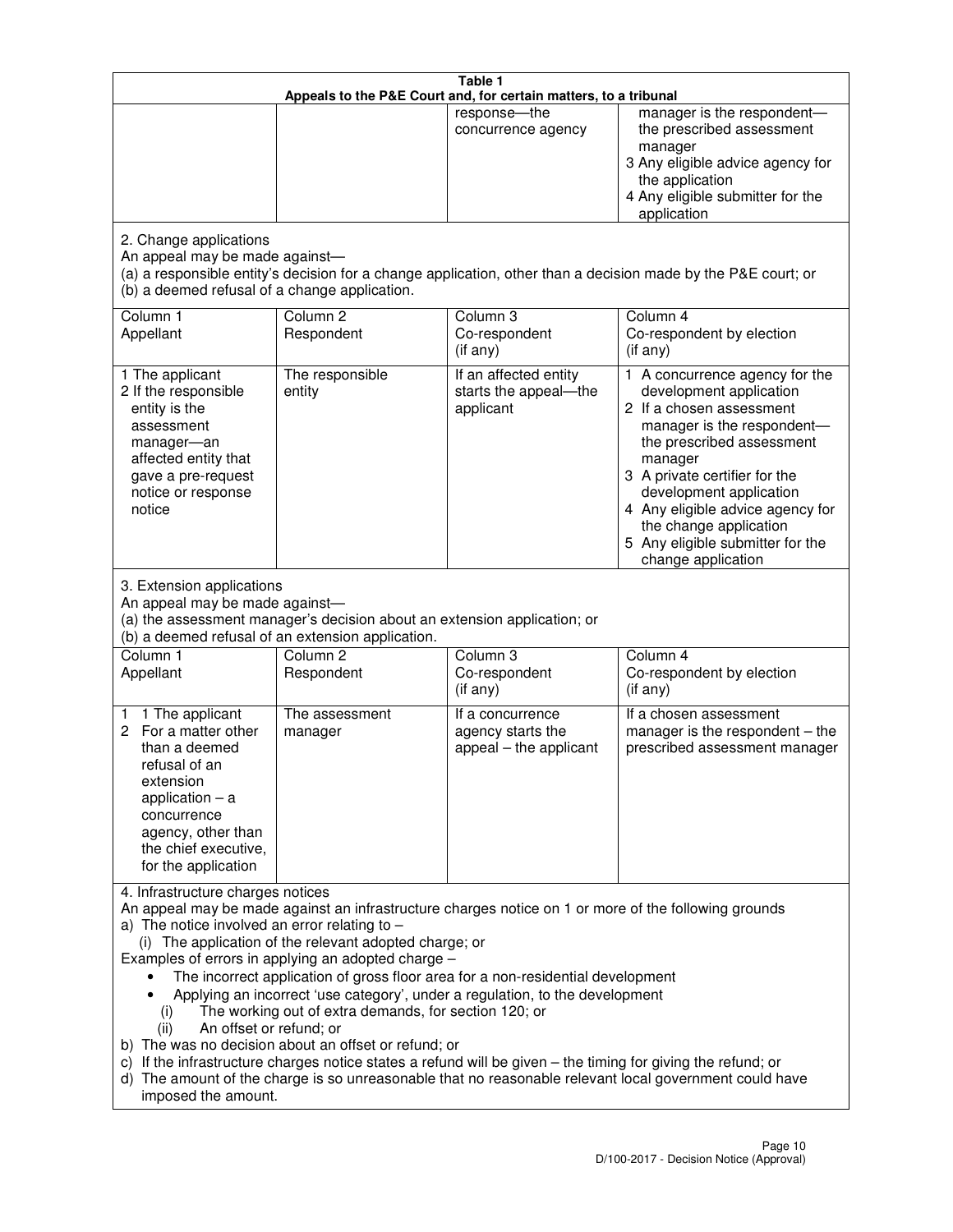| Table 1<br>Appeals to the P&E Court and, for certain matters, to a tribunal                                     |                                                                           |                                                  |                                                                                                                                                                            |  |
|-----------------------------------------------------------------------------------------------------------------|---------------------------------------------------------------------------|--------------------------------------------------|----------------------------------------------------------------------------------------------------------------------------------------------------------------------------|--|
| Column <sub>1</sub>                                                                                             | Column <sub>2</sub>                                                       | Column 3                                         | Column 4                                                                                                                                                                   |  |
| Appellant                                                                                                       | Respondent                                                                | Co-respondent<br>(if any)                        | Co-respondent by election<br>(if any)                                                                                                                                      |  |
| The person given the<br>Infrastructure charges<br>notice                                                        | The local government<br>that gave the<br>infrastructure charges<br>notice | $\blacksquare$                                   |                                                                                                                                                                            |  |
| 5. Conversion applications<br>An appeal may be made against-<br>(a) the refusal of a conversion application; or | (b) a deemed refusal of a conversion application.                         |                                                  |                                                                                                                                                                            |  |
| Column <sub>1</sub><br>Appellant                                                                                | Column <sub>2</sub><br>Respondent                                         | Column <sub>3</sub><br>Co-respondent<br>(if any) | Column 4<br>Co-respondent by election<br>(if any)                                                                                                                          |  |
| The applicant                                                                                                   | The local government<br>to which the conversion<br>application was made   |                                                  |                                                                                                                                                                            |  |
| 6. Enforcement notices<br>An appeal may be made against the decision to give an enforcement notice.             |                                                                           |                                                  |                                                                                                                                                                            |  |
| Column <sub>1</sub><br>Appellant                                                                                | Column <sub>2</sub><br>Respondent                                         | Column 3<br>Co-respondent<br>(if any)            | Column 4<br>Co-respondent by election<br>(if any)                                                                                                                          |  |
| The person given the<br>enforcement notice                                                                      | The enforcement<br>authority                                              |                                                  | If the enforcement authority is<br>not the local government for<br>the premises in relation to which<br>the offence is alleged to have<br>happened-the local<br>government |  |
| 2 Tahle                                                                                                         |                                                                           |                                                  |                                                                                                                                                                            |  |

| i avic 4<br>Appeals to the P&E Court only                                                                                                                                                                                                                                                                                                       |                                                                 |                                                                                   |                                                      |  |
|-------------------------------------------------------------------------------------------------------------------------------------------------------------------------------------------------------------------------------------------------------------------------------------------------------------------------------------------------|-----------------------------------------------------------------|-----------------------------------------------------------------------------------|------------------------------------------------------|--|
| 1. Appeals from tribunal<br>An appeal may be made against a decision of a tribunal, other than a decision under<br>section 252, on the ground of-<br>(a) an error or mistake in law on the part of the tribunal; or<br>(b) jurisdictional error.                                                                                                |                                                                 |                                                                                   |                                                      |  |
| Column 1<br>Appellant                                                                                                                                                                                                                                                                                                                           | Column <sub>2</sub><br>Respondent                               | Column <sub>3</sub><br>Co-respondent<br>(i f any)                                 | Column 4<br>Co-respondent by election<br>(if any)    |  |
| A party to the<br>proceedings for the<br>decision                                                                                                                                                                                                                                                                                               | The other party to the<br>proceedings for the<br>decision       | $\overline{\phantom{0}}$                                                          |                                                      |  |
| 2. Eligible submitter appeals<br>An appeal may be made against the decision to give a development approval, or an approval for a change<br>application, to the extent that the decision relates to-<br>(a) any part of the development application for the development approval that required impact assessment; or<br>(b) a variation request. |                                                                 |                                                                                   |                                                      |  |
| Column 1<br>Appellant                                                                                                                                                                                                                                                                                                                           | Column <sub>2</sub><br>Respondent                               | Column 3<br>Co-respondent<br>(if any)                                             | Column 4<br>Co-respondent by election<br>(if any)    |  |
| 1 For a development<br>application-an<br>eligible submitter for<br>the development                                                                                                                                                                                                                                                              | 1 For a development<br>application-the<br>assessment<br>manager | 1 The applicant<br>2 If the appeal is<br>about a concurrence<br>agency's referral | Another eligible<br>submitter for the<br>application |  |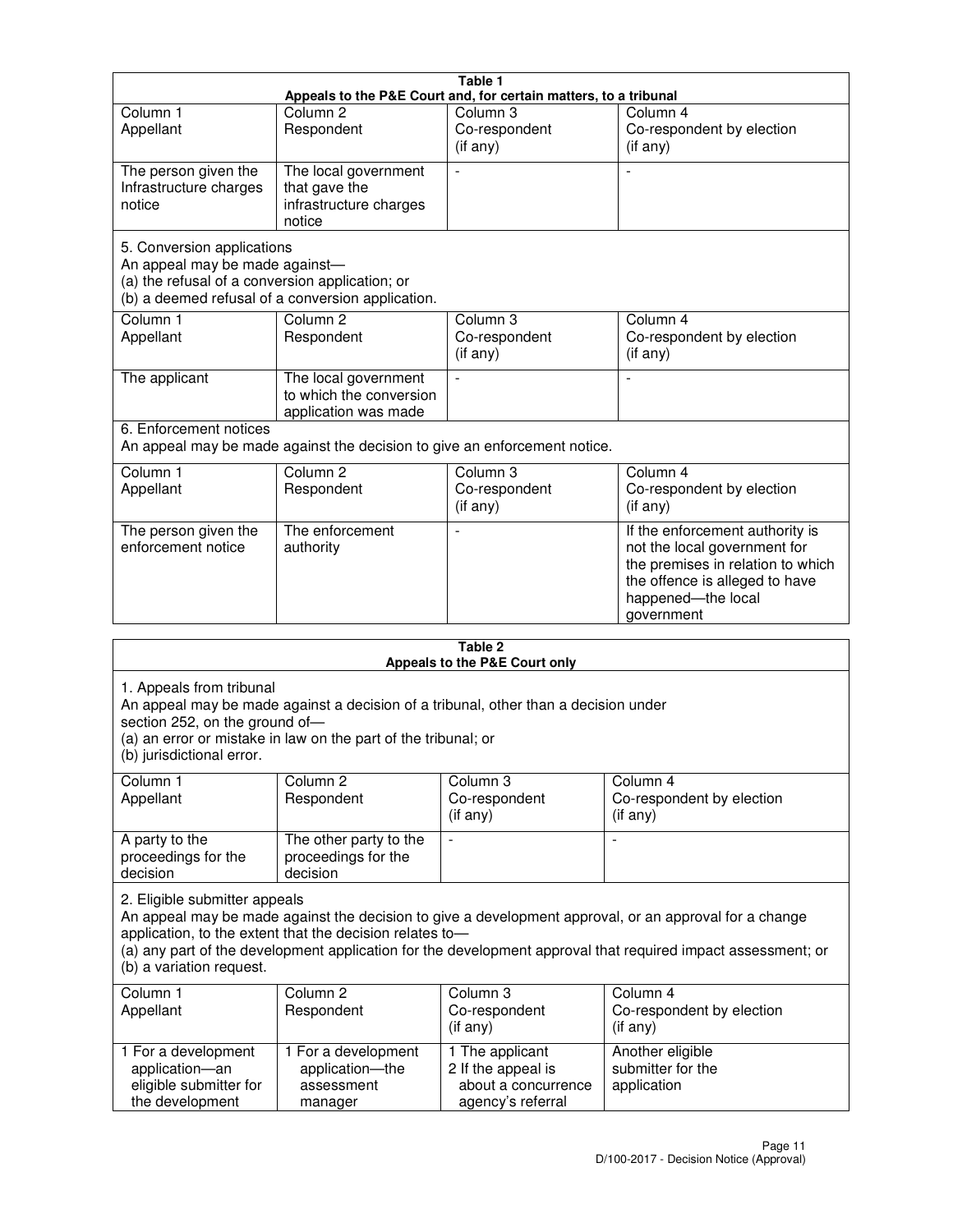| Table 2<br>Appeals to the P&E Court only                                                                                                                                                                                                                                                                                                                                                                           |                                                                                                                            |                                                                                                                         |                                                                                        |
|--------------------------------------------------------------------------------------------------------------------------------------------------------------------------------------------------------------------------------------------------------------------------------------------------------------------------------------------------------------------------------------------------------------------|----------------------------------------------------------------------------------------------------------------------------|-------------------------------------------------------------------------------------------------------------------------|----------------------------------------------------------------------------------------|
| application<br>2 For a change<br>application-an<br>eligible submitter for<br>the change<br>application                                                                                                                                                                                                                                                                                                             | 2 For a change<br>application-the<br>responsible entity                                                                    | response-the<br>concurrence agency                                                                                      |                                                                                        |
| 3. Eligible submitter and eligible advice agency appeals<br>An appeal may be made against a provision of a development approval, or failure to<br>include a provision in the development approval, to the extent the matter relates to-<br>(a) any part of the development application or the change application, for the development approval, that<br>required impact assessment; or<br>(b) a variation request. |                                                                                                                            |                                                                                                                         |                                                                                        |
| Column 1<br>Appellant                                                                                                                                                                                                                                                                                                                                                                                              | Column <sub>2</sub><br>Respondent                                                                                          | Column <sub>3</sub><br>Co-respondent<br>(if any)                                                                        | Column 4<br>Co-respondent by election<br>(if any)                                      |
| 1 For a development<br>application-an<br>eligible submitter for<br>the development<br>application<br>2 For a change<br>application-an<br>eligible submitter for<br>the change<br>application<br>3 An eligible advice<br>agency for the<br>development<br>application or<br>change application                                                                                                                      | 1 For a development<br>application-the<br>assessment<br>manager<br>2 For a change<br>application-the<br>responsible entity | 1 The applicant<br>2 If the appeal is<br>about a concurrence<br>agency's referral<br>response-the<br>concurrence agency | Another eligible submitter for the<br>application                                      |
| 4. Compensation claims<br>An appeal may be made against-<br>(a) a decision under section 32 about a compensation claim; or<br>(b) a decision under section 265 about a claim for compensation; or<br>(c) a deemed refusal of a claim under paragraph (a) or (b).                                                                                                                                                   |                                                                                                                            |                                                                                                                         |                                                                                        |
| Column 1<br>Appellant                                                                                                                                                                                                                                                                                                                                                                                              | Column 2<br>Respondent                                                                                                     | Column 3<br>Co-respondent<br>(if any)                                                                                   | Column 4<br>Co-respondent by election<br>(if any)                                      |
| A person dissatisfied<br>with the decision                                                                                                                                                                                                                                                                                                                                                                         | The local<br>government to which<br>the claim was made                                                                     |                                                                                                                         | $\blacksquare$                                                                         |
| 5. Registered premises<br>An appeal may be made against a decision of the Minister under chapter 7, part 4.                                                                                                                                                                                                                                                                                                        |                                                                                                                            |                                                                                                                         |                                                                                        |
| Column 1<br>Appellant                                                                                                                                                                                                                                                                                                                                                                                              | Column <sub>2</sub><br>Respondent                                                                                          | Column 3<br>Co-respondent<br>(if any)                                                                                   | Column 4<br>Co-respondent by election<br>(if any)                                      |
| 1 A person given a<br>decision notice about<br>the decision<br>2 If the decision is to<br>register premises or<br>renew the<br>registration of<br>premises-an owner<br>or occupier of                                                                                                                                                                                                                              | The Minister                                                                                                               | $\overline{a}$                                                                                                          | If an owner or occupier starts the<br>appeal - the owner of the<br>registered premises |